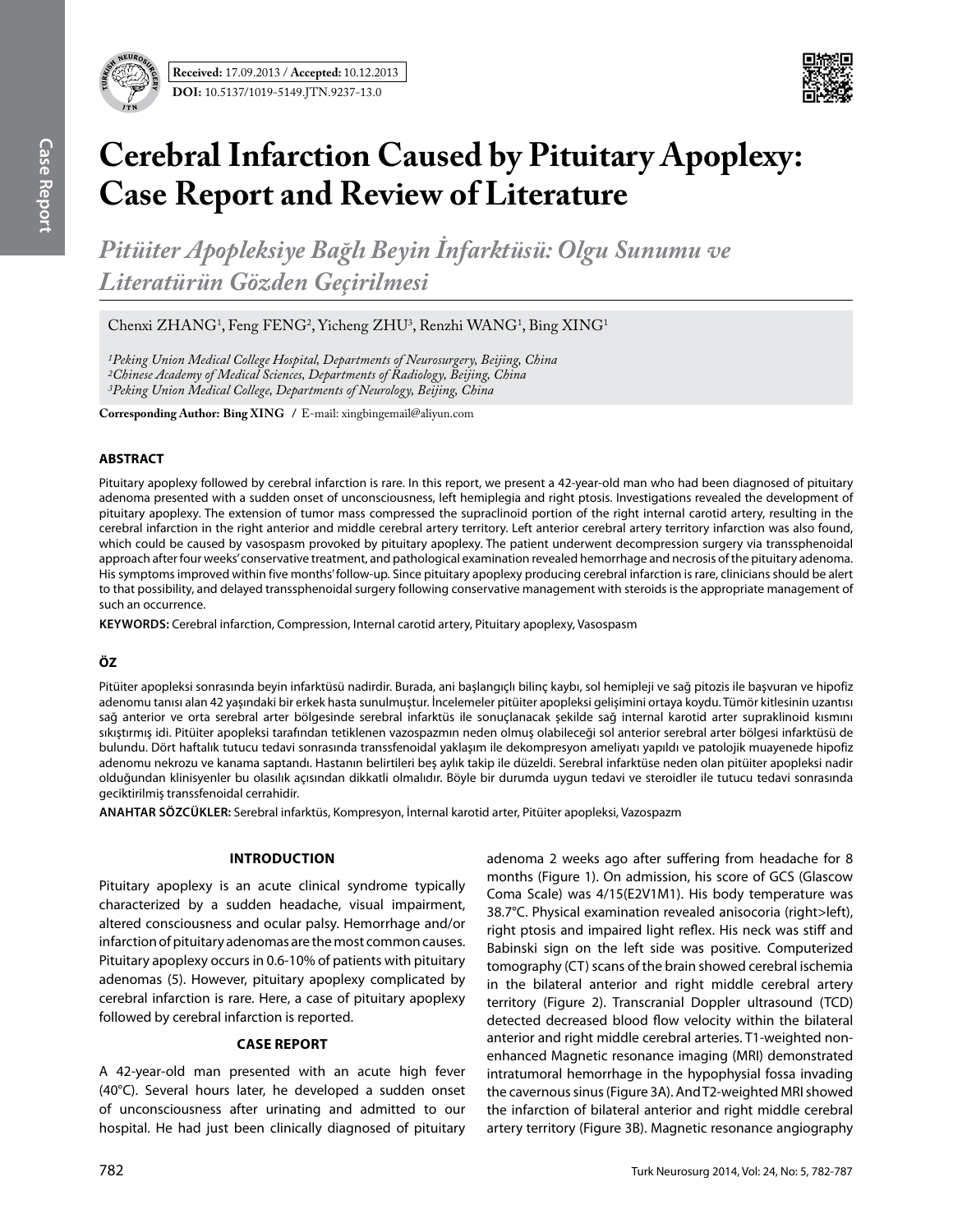(MRA) confirmed narrowing of the supraclinoid segment of the right internal carotid artery (Figure 4A). Serum examination revealed a slight decrease in free triiodothyronine and free thyroxine while corticoid and growth hormone levels were normal.



**Figure 1:** Coronal T1-weighted non-enhanced MRI showing a pituitary mass with isointensity before the acute attack.



**Figure 2:** Computerized tomography scan showing massive low density area in the bilateral anterior and right middle cerebral artery territory (arrow) with a heterogeneous density lesion occupying the suprasellar cistern (arrowhead).

The patient was initially treated with mannitol and steroids for massive cerebral infarction and levothyroxine sodium for hypopituitarism. His temperature decreased to 37.4°C and his consciousness improved that his GCS score reached nine (E2V1M6) during the next week. The muscle strength of his right limbs was in grade V, while the left was still in paralysis. His symptoms of cranial nerve palsy persisted. Four weeks after the onset, transsphenoidal surgery was performed to remove the tumor for decompression. Pathological examination revealed hemorrhage and necrosis of the pituitary adenoma.



**Figure 3:** Coronal T1-weighted non-enhanced MRI showing focal high signal intensity around the cavernous portion of right internal carotid artery (**A,** arrow), while Coronal T2-weighted MRI showing high signal intensity in the bilateral anterior and right middle cerebral artery territory (**B,** arrow).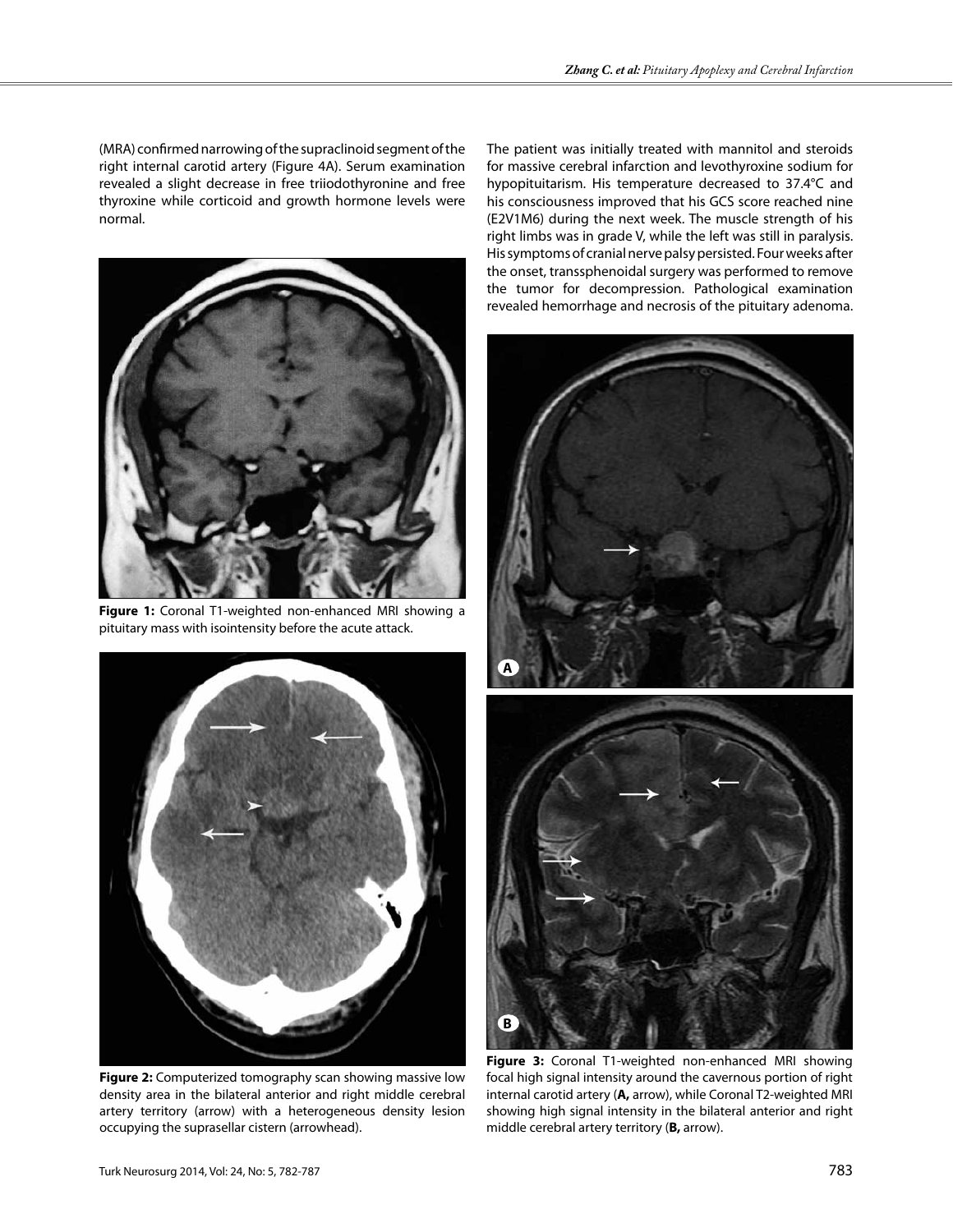Immunohistochemical staining results demonstrated it negative for all the anterior pituitary hormone.

Postoperatively, his right ptosis and light reflex improved rapidly. One week after the operation, MRA was carried out, confirming the decompression of the narrowed internal carotid artery (Figure 4B). The motor power of his left lower limb recovered to grade V within five months after the operation, and that of the left upper to grade II.

#### **Discussion**

Sudden onset of headache, vomiting, visual impairment and decreased consciousness are common complications of pituitary apoplexy, while cerebral infarction secondary to pituitary apoplexy is rare. To our best knowledge, only 14 cases have been reported since 1952 (3, 4, 6, 7, 9-13, 15-

18, 20). The clinical features of these cases are summarized in Table I, II. All the cases reported before were male, with ages ranging from 15 to 77 years. This demographic feature was in consistent with epidemiological studies on pituitary apoplexy, which showed men were more commonly affected with ages reported between 15 and 90 years (14, 19). Motor symptoms were found in almost all the cases except the one reported by Pozzati et al. (15), where the patient instead developed central facial weakness. Consciousness alteration and cranial nerve palsy were also common complications. As to the affected vessels, the cavernous portion or supraclinoid portion of internal carotid artery, anterior cerebral artery and middle cerebral artery were most likely to be involved.

In our case, the patient, a middle-aged male, lost consciousness and developed left hemiplegia and right cranial III nerve palsy

| <b>Reference</b>          | Age/Sex | <b>Symptoms</b>                                                                                | <b>Vessels Involved</b>                         | <b>Treatment</b>          | <b>Outcome</b> |  |
|---------------------------|---------|------------------------------------------------------------------------------------------------|-------------------------------------------------|---------------------------|----------------|--|
| Pozzati et al., 1987 (15) | 15/M    | Reduced consciousness,<br>right cranial III/VI nerve<br>palsy, left central facial<br>weakness | <b>Bilateral ICA</b>                            | Conservative<br>care      | Improvement    |  |
| Itoyama et al., 1990 (9)  | 45/M    | Reduced consciousness,<br>right hemiparesis, visual<br>disturbances                            | Left ACA and left MCA                           | Delayed TSA               | Improvement    |  |
| Rodier et al., 2003 (16)  | 35/M    | Left hemiplegia, frontal<br>syndrome with apathy,<br>unconsciousness                           | right and left ACA,<br>right MCA                | Decompression<br>surgery# | Improvement    |  |
| Akutsu et al., 2004 (3)   | 29/M    | Reduced consciousness,<br>transient right hemiplegia                                           | Left ACA and MCA                                | Early TSA                 | Improvement    |  |
| Present case, 2012        | 42/M    | Left hemiplegia,<br>unconsciousness, right<br>cranial III nerve palsy                          | Right ICA<br>(supraclinoid portion)<br>Left ACA | Delayed TSA               | Improvement    |  |

**Table I:** Reported Cases of Cerebral Infarction Caused by Vasospasm Secondary to Pituitary Apoplexy

*ICA: internal carotid artery, ACA: anterior cerebral artery, MCA: middle cerebral artery, TSA: transsphenoidal approach, #: the operation method was not described.*



**Figure 4:** MRA showing the stenosis of the supraclinoid segment of right internal carotid artery compressed by the hemorrhagic pituitary mass (**A,** arrow), and postoperative MRA illustrating decompression and restoration of the right internal carotid artery (**B,** arrow).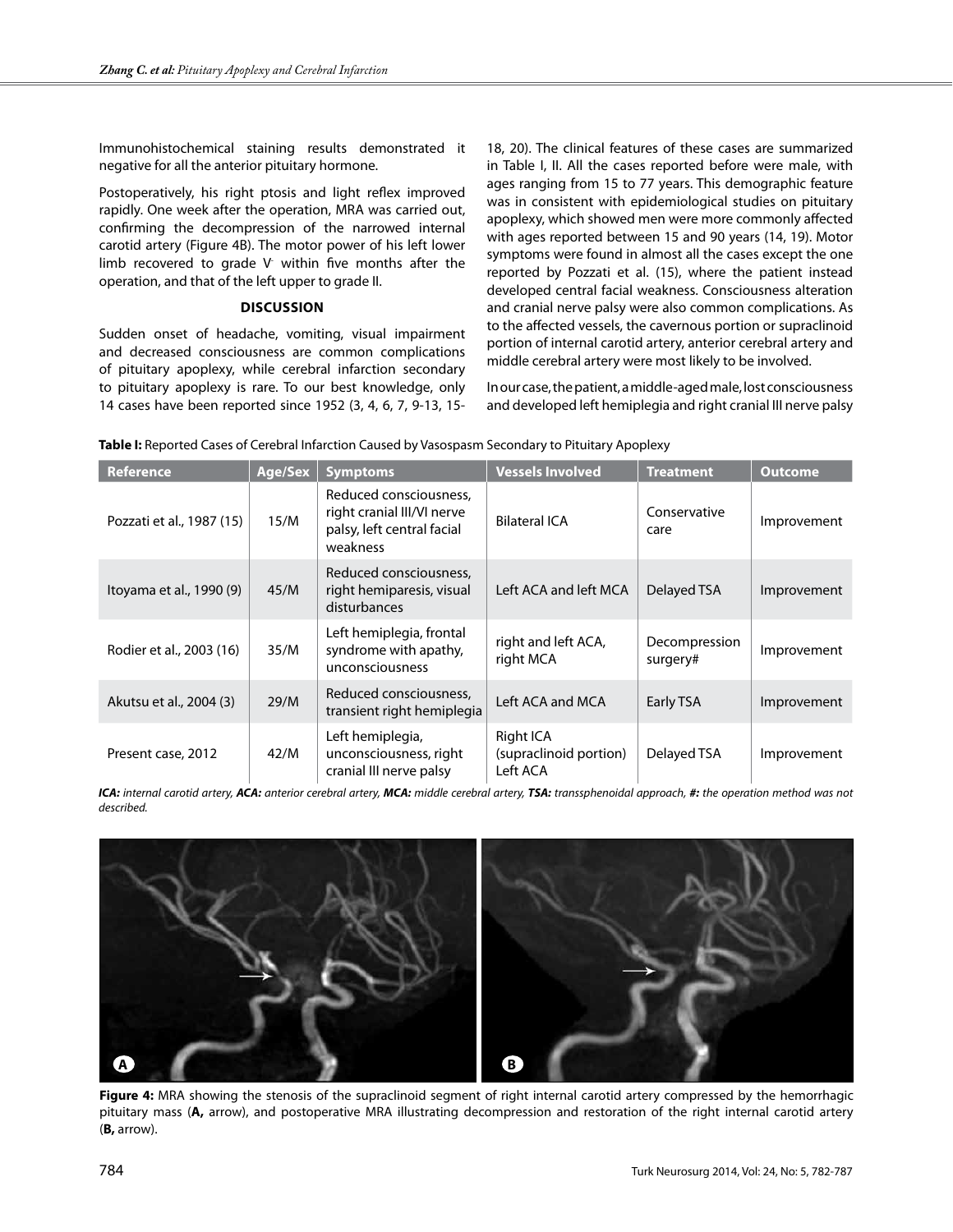during the course of the illness. The right internal carotid artery and left middle cerebral artery were confirmed to be involved in this case, which was in accordance with the clinical features mentioned above.

Furthermore, there are two possible mechanisms of cerebral infarction caused by pituitary apoplexy that have been suggested: vasospasm and mechanical compression. Vasospasm may be caused by subarachnoid hemorrhage, the release of vasoactive substances from a pituitary adenoma or hypothalamic damage (2). Four cases attributed to vasospasm are listed in Table I. Bilateral cerebral arteries are theoretically speculated to be involved in cases of vasospasm, and angiography can verify the existence of vasospasm (3, 9). Mechanical compression is caused by the extension of the tumor mass. In patients with pituitary apoplexy, intrasellar pressure will be markedly elevated to a mean value of 47 mmHg, high enough for the lesion to invade the cavernous sinus and cause narrowing or occlusion of internal carotid artery (21). What's more, the bony structure surrounding the cavernous sinus spares no compensatory space for the

| <b>Reference</b>                    | Age/<br><b>Sex</b> | <b>Symptom</b>                                                                 | <b>Vessels</b><br><b>Involved</b>                         | <b>Treatment</b>                      | Outcome              |
|-------------------------------------|--------------------|--------------------------------------------------------------------------------|-----------------------------------------------------------|---------------------------------------|----------------------|
| Schnitker and Lehnert,<br>1952 (18) | 65/M               | Left hemiplegia,<br>reduced consciousness                                      | <b>Right MCA</b>                                          | Conservative<br>care                  | Death                |
| Rosenbaum et al.,<br>1977 (17)      | 77/M               | Left hemiparesis,<br>unconsciousness                                           | <b>Right ICA</b><br>(supraclinoid<br>portion)             | Early craniotomy                      | Death                |
| Majchrzak et al.,<br>1983 (13)      | 29/M               | Left hemiparesis,<br>unconsciousness                                           | Right ACA                                                 | Delayed<br>craniotomy                 | Improvement          |
| Bernstein et al.,<br>1984 (4)       | 48/M               | Left hemiparesis,<br><b>Reduced consciousness</b>                              | <b>Bilateral ICA</b><br>(cavernous<br>portion)            | Early TSA                             | Improvement          |
| Clark et al.,<br>1987 (7)           | 40/M               | Right hemiplegia, dysphagia,<br>right facial palsy                             | Left ICA<br>(supraclinoid<br>portion)                     | Conservative<br>care                  | Extensive<br>infarct |
| Lath and Rajshekhar,<br>2001(11)    | 40/M               | Left hemiplegia, reduced<br>consciousness, left facial palsy,<br>vision loss   | <b>Right ACA</b>                                          | Early TSA                             | Death                |
| Rodier et al.,<br>2003 (16)         | 35/M               | Left hemiplegia, frontal<br>syndrome with apathy,<br>unconsciousness           | Bilateral ACA,<br><b>Right MCA</b>                        | Decompression<br>surgery <sup>#</sup> | Improvement          |
| Kurschel et al.,<br>2005 (10)       | 61/M               | Unconsciousness                                                                | <b>Bilateral ICA</b>                                      | Conservative<br>care                  | Death                |
| Yang et al.,<br>2008 (20)           | 43/M               | Left hemiplegia, visual<br>disturbances                                        | Right<br>ICA(cavernous<br>portion)                        | Early TSA                             | Improvement          |
| Lill et al.,<br>2009 (12)           | 59/M               | Left hemiparesis,<br>unconsciousness, right cranial<br>III and IV nerves palsy | <b>Bilateral ICA</b>                                      | Conservative<br>care                  | Death                |
| Chokyu et al.,<br>2011(6)           | 50/M               | Left hemiparesis, right cranial III<br>nerve palsy                             | Right<br>ICA(cavernous<br>portion)                        | Delayed TSA                           | Improvement          |
| Present case, 2012                  | 42/M               | Left hemiplegia,<br>unconsciousness, right cranial<br>III nerve palsy          | <b>Right ICA</b><br>(supraclinoid<br>portion)<br>Left ACA | Delayed TSA                           | Improvement          |

**Table II:** Reported Cases of Cerebral Infarction Caused by Mechanical Compression of Major Vessels Secondary to Pituitary Apoplexy

*ICA: internal carotid artery, ACA: anterior cerebral artery, MCA: middle cerebral artery, TSA: transsphenoidal approach, #: the operation method was not described.*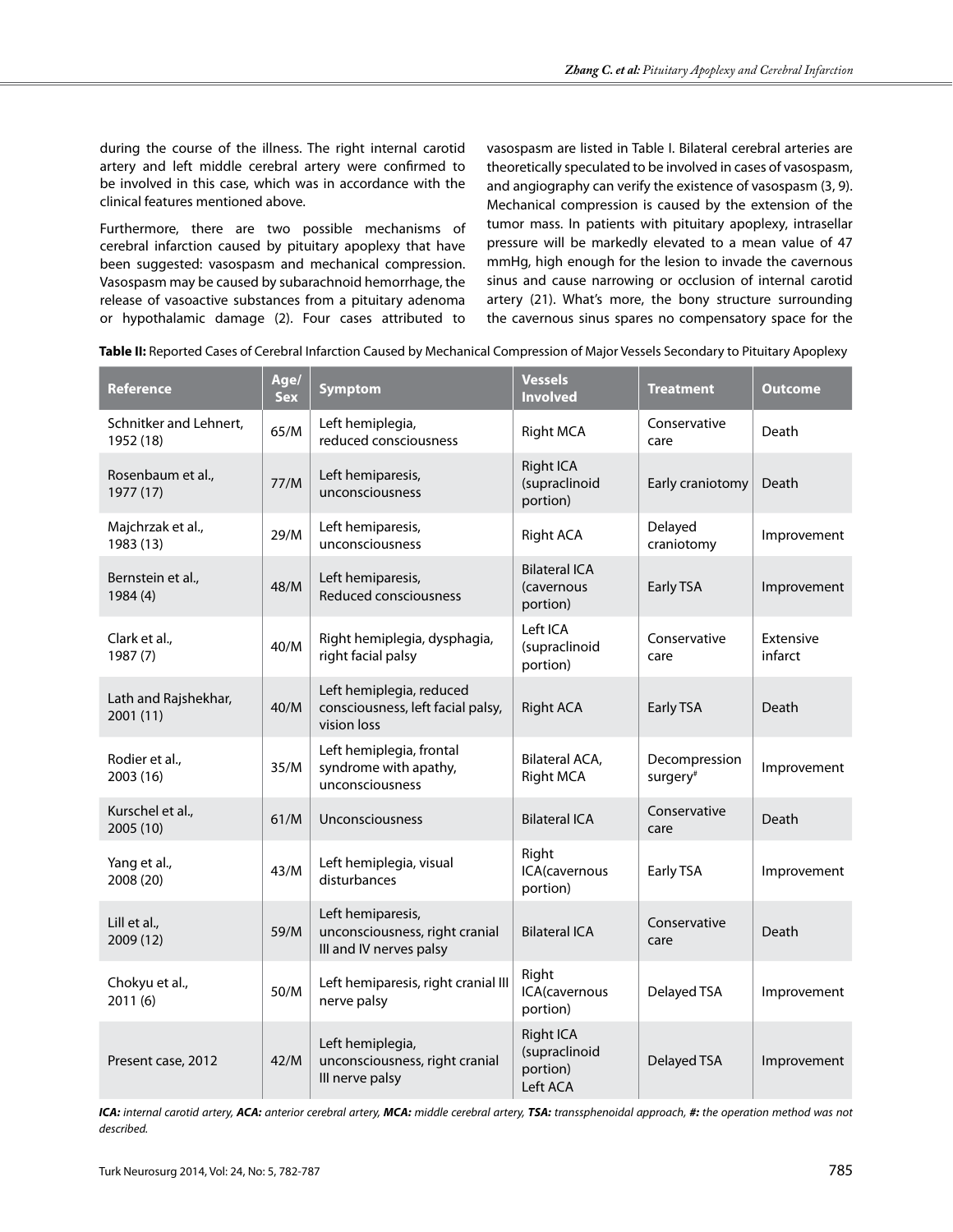compressed vessels, which further exacerbate compression (20). Eleven cases due to mechanic compression are displayed in Table II, one of which actually shares both mechanisms.

In the present case, MRI demonstrated intratumoral hemorrhage intruding the cavernous sinus and MRA revealed the result of invasion, narrowing of the supraclinoid segment of the right internal carotid artery, which led to the development of cerebral infarction causing hemiplegia. Therefore, mechanical compression played the main role in the right cerebral infarction. However, as to the infarction of left anterior cerebral artery territory, little evidence of compression was found in MRI or MRA images. We speculated that it could be caused by transient vasospasm that was relieved before performing MRA, leaving no signs of vasospasm in the angiography.

Because of the rarity of cerebral infarction following pituitary apoplexy, clinicians should pay much attention to the differential diagnosis and early management. There is a high risk of misdiagnosing these cases as a common ischemic stroke that is often caused by thrombosis or embolism. The recommended early management for this kind of ischemic stroke includes antiplatelet therapy and sometimes even thrombolysis therapy (1). However, if the ischemic stroke is caused by hemorrhagic pituitary apoplexy, such treatment will promote further hemorrhage into the damaged tissue and the patient's condition will deteriorate. To avoid such tragedy, emergent cranial MRI is needed. Cranial MRI has a better capability of identifying pituitary apoplexy than cranial CT. In our case, the initial cranial CT did not show definite hemorrhage or infarction in the pituitary. Only after the performance of emergent cranial MRI were we able to confirm the existence of pituitary apoplexy and find the relationship between pituitary apoplexy and cerebral infarction. When patients with a history or symptoms of pituitary adenoma develop ischemic stroke, emergent cranial MRI should be performed to rule out pituitary apoplexy, which has a great impact on the formulation of the treatment plan.

The primary goal of treatment is to reduce the intratumoral pressure (20). Of the five who received conservative care in the literature, four died or developed extensive infarction and only one improved. Nine of the fourteen patients mentioned above were operated upon, two via a transcranial approach, six via a transsphenoidal approach and one via an undefined decompression approach. Seven of these had good outcome while two died. Compared to conservative management alone, surgical decompression is more advisable when patients develop severe visual or mental impairment or deteriorate progressively with focal ischemic deficit. However, the optimal timing for the surgical treatment is controversial (6). Early decompression surgery is often advocated in pituitary apoplexy, since it may reverse visual compromise and restore ICA blood flow (8). Of the five who received surgical decompression in the acute stage, two patients died, while all the three delayed decompression cases had a good outcome. The combined effect of the infarct and the brain

edema was considered as the common cause of mortality in early decompression surgery (20). As Clark et al. suggested, the early removal of pituitary tumor increased the risk of hemorrhagic transformation following recanalization of the obstructed arteries, which might result in hemorrhagic infarction (7). Therefore, delayed decompression following conservative therapy with steroids can be a better choice.

Even though our patient developed severe conscious disturbances, he became stable and even improved to some extent after the initial conservative therapy. In account of the risk of hemorrhage infarction, we decided to perform a delayed surgical decompression through the transsphenoidal route, which resulted in the immediate improvement of the patient's oculomotor palsy and delayed recovery of his motor weakness.

In conclusion, pituitary apoplexy producing cerebral infarction is rare. Mechanical compression and vasospasm are proposed as two main mechanisms leading to this complication. Both seem to have played a role in the present case. Emergent cranial MRI is suggested in patients with pituitary adenoma who present with signs of cerebral infarction. Delayed decompression surgery through the transsphenoidal approach following conservative management with steroids is appropriate as our case demonstrates.

#### **References**

- 1. Adams HP Jr, del Zoppo G, Alberts MJ, Bhatt DL, Brass L, Furlan A, Grubb RL, Higashida RT, Jauch EC, Kidwell C, Lyden PD, Morgenstern LB, Qureshi AI, Rosenwasser RH, Scott PA, Wijdicks EF: Guidelines for the early management of adults with ischemic stroke: A guideline from the American Heart Association/American Stroke Association Stroke Council, Clinical Cardiology Council, Cardiovascular Radiology and Intervention Council, and the Atherosclerotic Peripheral Vascular Disease and Quality of Care Outcomes in Research Interdisciplinary Working Groups: The American Academy of Neurology affirms the value of this guideline as an educational tool for neurologists. Circulation 115(20): e478-534, 2007
- 2. Ahmed SK, Semple PL: Cerebral ischaemia in pituitary apoplexy. Acta Neurochir(Wien) 150(11): 1193-1196, 2008
- 3. Akutsu H, Noguchi S, Tsunoda T, Sasaki M, Matsumura A: Cerebral infarction following pituitary apoplexy--case report. Neurol Med Chir (Tokyo) 44(9): 479-483, 2004
- 4. Bernstein M, Hegele RA, Gentili F, Brothers M, Holgate R, Sturtridge WC, Deck J: Pituitary apoplexy associated with a triple bolus test. Case report. J Neurosurg 61(3): 586-590, 1984
- 5. Cardoso ER, Peterson EW: Pituitary apoplexy: A review. Neurosurgery 14(3): 363-373, 1984
- 6. Chokyu I, Tsuyuguchi N, Goto T, Chokyu K, Chokyu M, Ohata K: Pituitary apoplexy causing internal carotid artery occlusion- case report. Neurol Med Chir (Tokyo) 51(1): 48-51, 2011
- 7. Clark JD, Freer CE, Wheatley T: Pituitary apoplexy: An unusual cause of stroke. Clin Radiol 38(1): 75-77, 1987